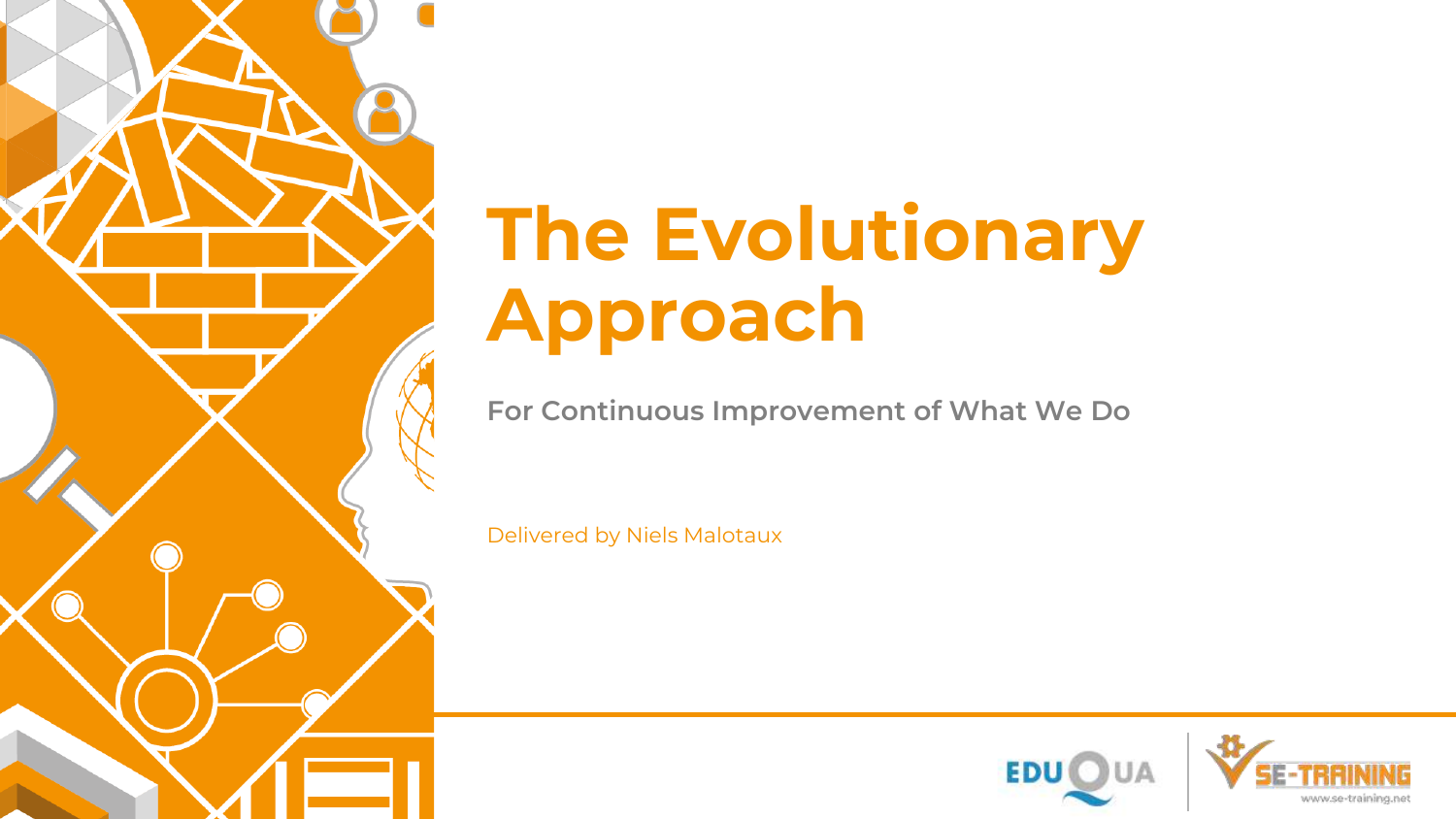### **Presenter**

#### Mr. Niels Malotaux



#### Project and Organizational Coach

#### Helping projects and organizations to quickly become

- 
- More effective doing the right things better
- 
- 
- More efficient doing the right things better in less time
	-
- Predictable delivering as needed

### **Result Management**

Getting projects back on track

Helping with Architecture/Design/Review of Electronics/Firmware/Software

Project Types: Electronic Products, Firmware, Software, Space, Railway, Telecom, Industrial Control, Parking System

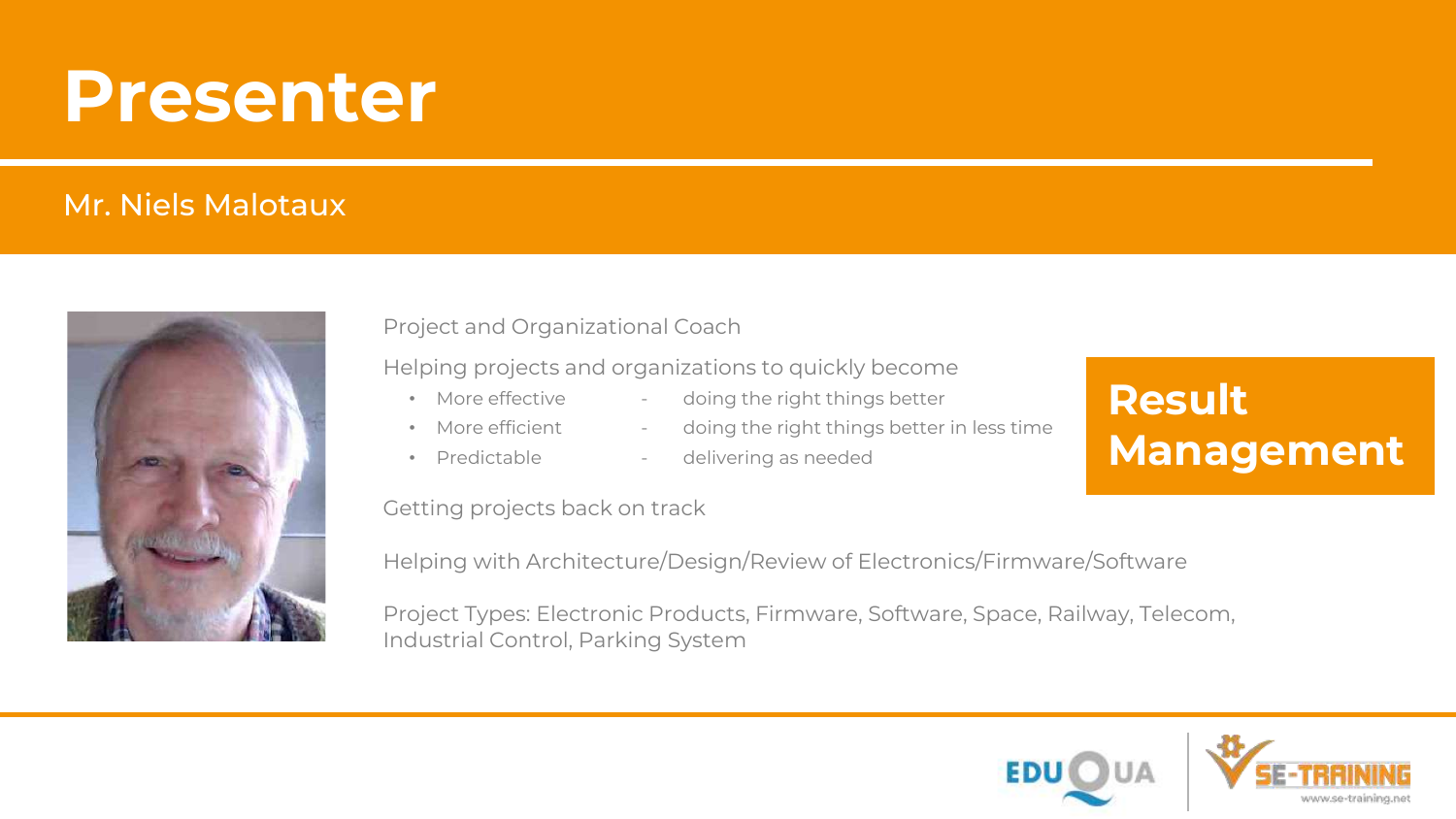# **The Evolutionary Approach for Quality on Time**

### Do your projects deliver Quality on Time?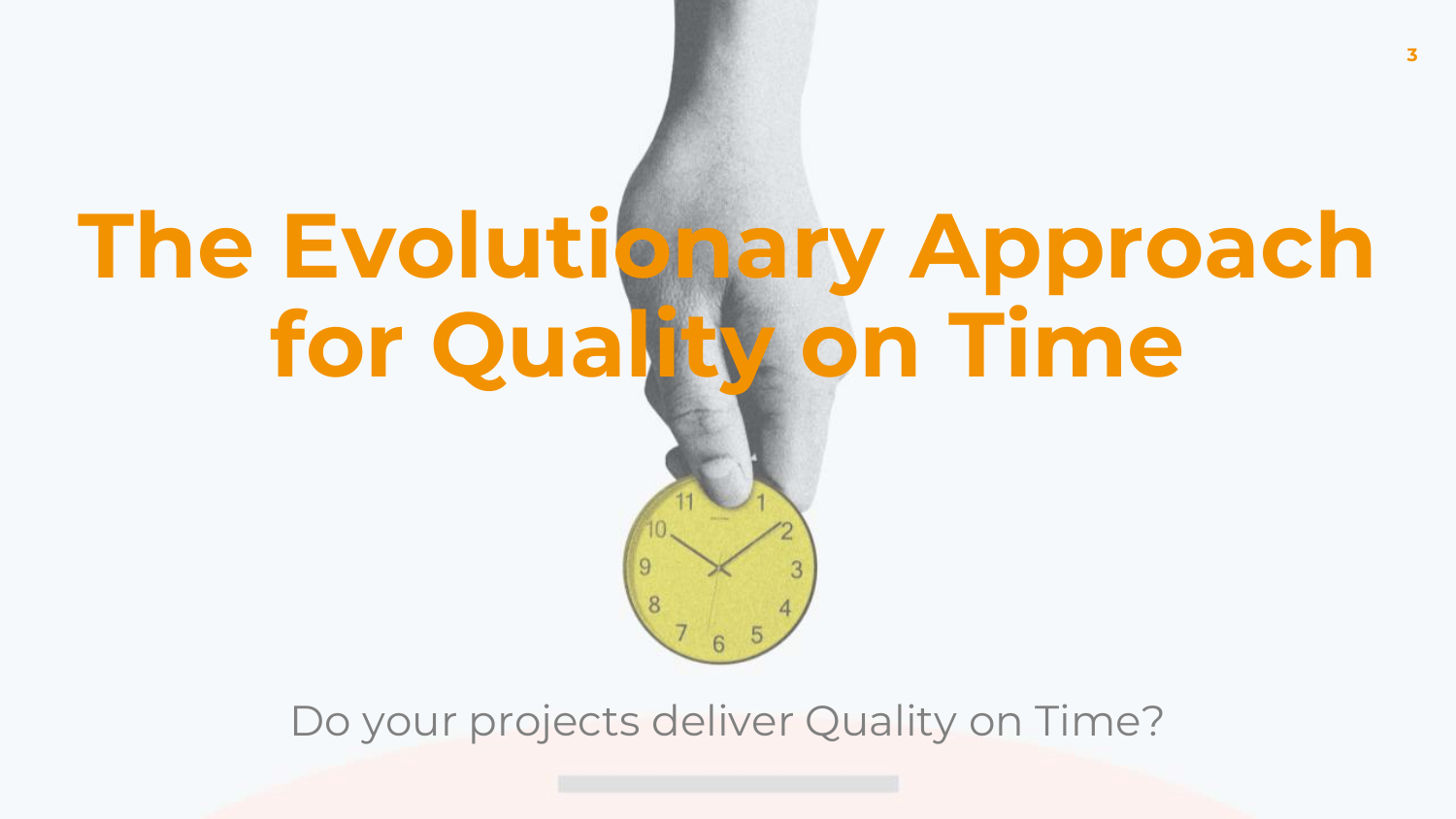

#### The ultimate goal of what we do for our salary

- Delivering the **Right Results at the Right Time**, wasting as little time as possible (=efficiently)
- Providing the customer with:
	- What they need
	- At the time they need it
	- To be satisfied
	- To be more successful than they were without it
- Constrained by:
	- What the customer can afford
	- What we mutually beneficially and satisfactorily can deliver
	- In a reasonable period of time

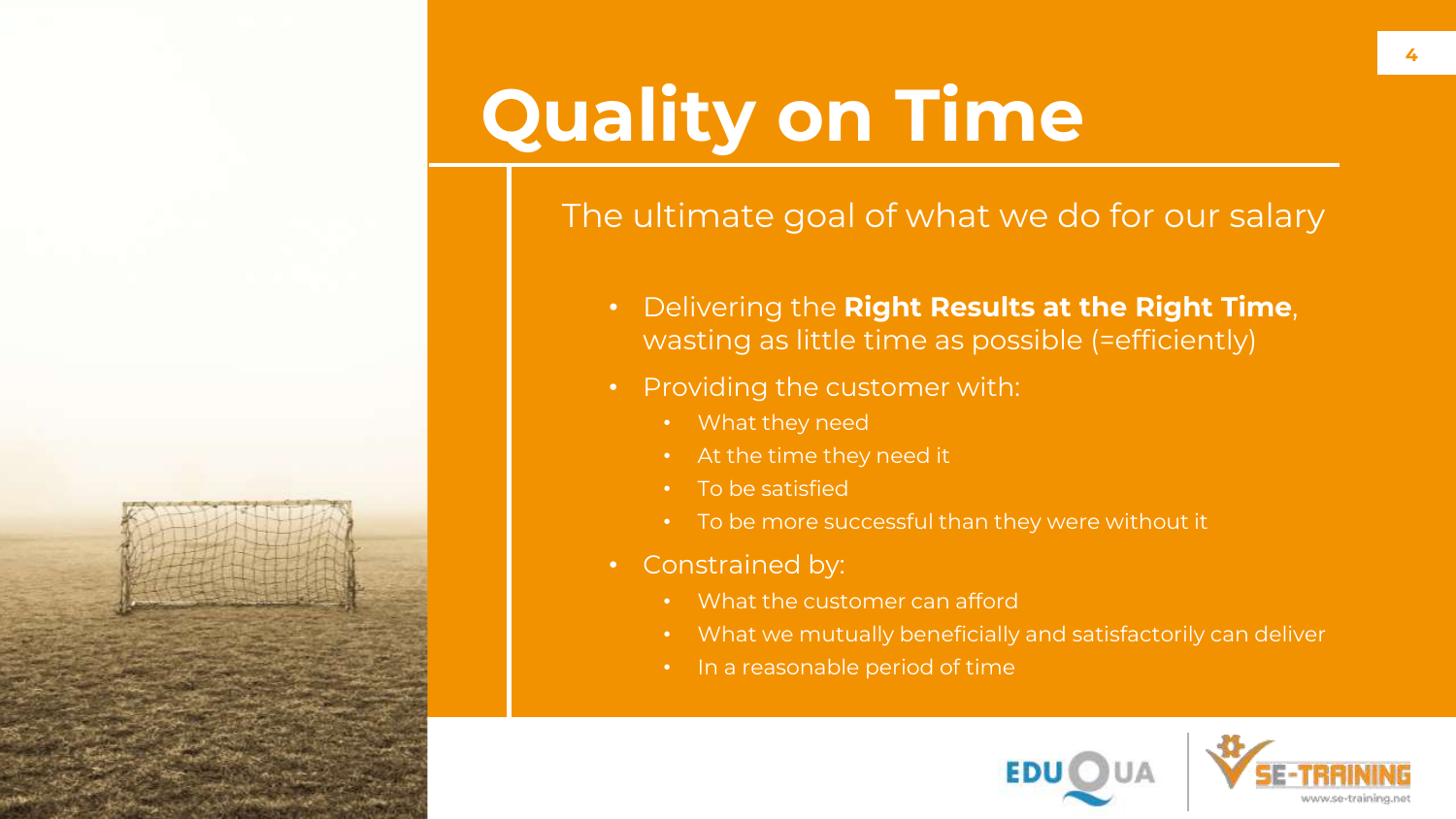## **Quality on Time is a 'Nice Goal'…**



# **…BUT HOW?**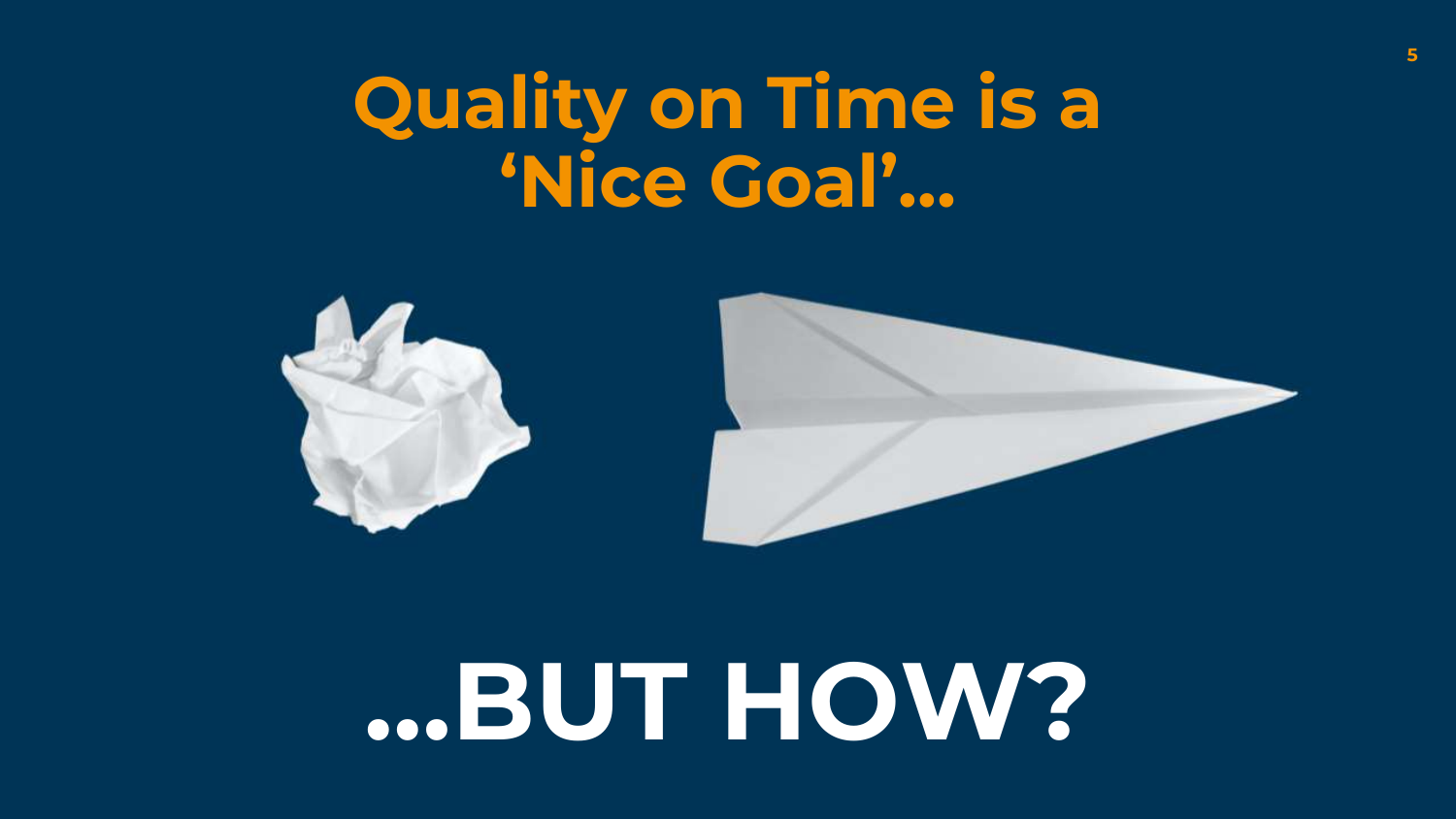## **Saving Time**

**We can save time without negatively affecting the result!** 

#### **Efficiency in what, why, for whom we do**

- Doing the right things
- NOT doing what later proves to be not needed

#### **Efficiency in how we do it**

- Doing things differently
- The Product
	- Using the proper and most efficient solution instead of the solution we always used
- The Project

Doing the same in less time, instead of immediately doing it the way we always did

• Continuous improvement and prevention processes

> Constantly learning to do things better and overcoming bad tendencies

### **Efficiency in when we do it**

- At the right time
- In the right order

### **Time Boxing**

- Much more efficient
	- than Feature Boxing!

### **CONTINUOUS ELIMINATION OF WASTE**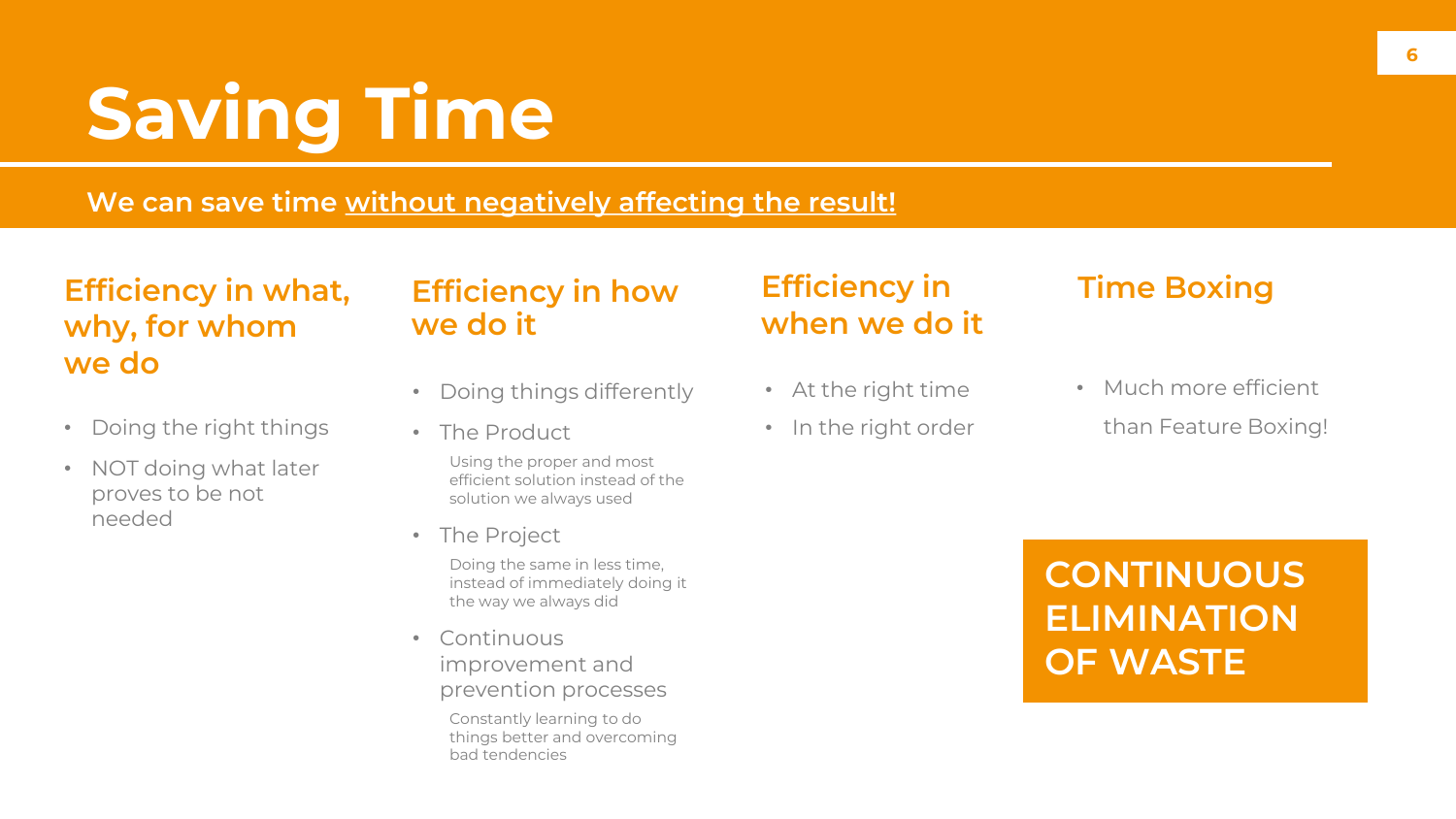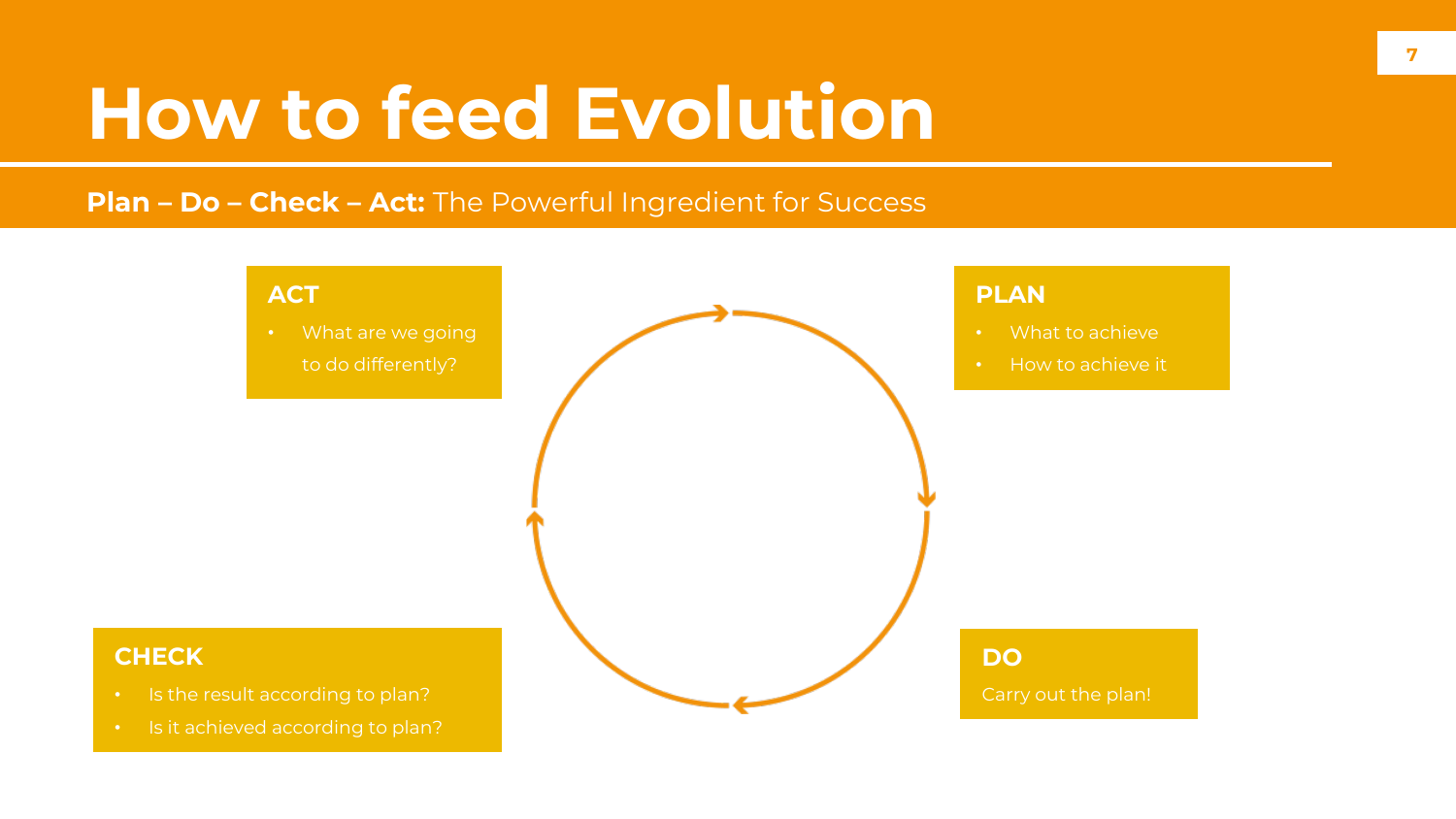#### **Plan – Do – Check – Act:** The Powerful Ingredient for Success



#### **CHECK**

- Is the result according to plan?
- Is it achieved according to plan?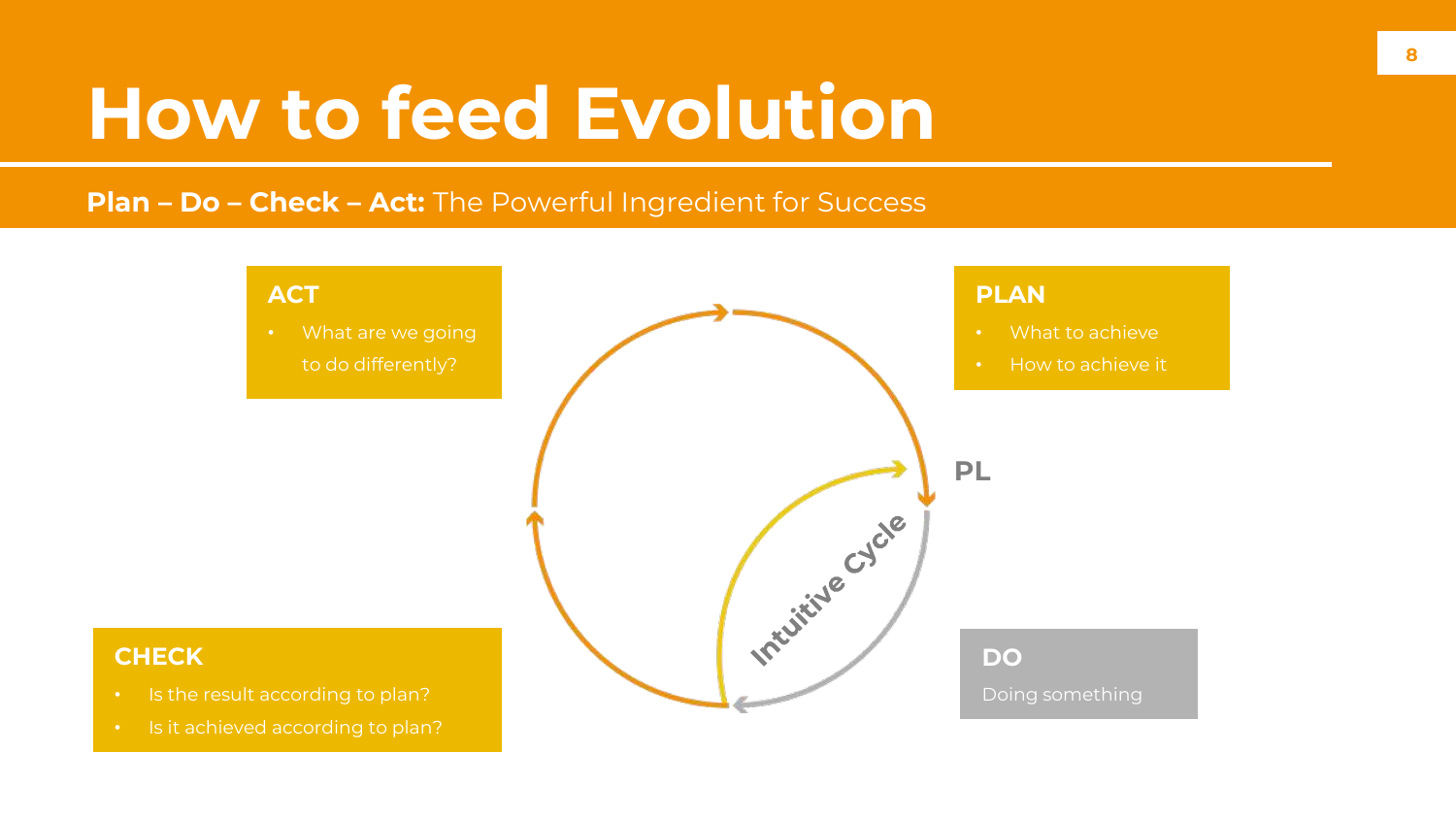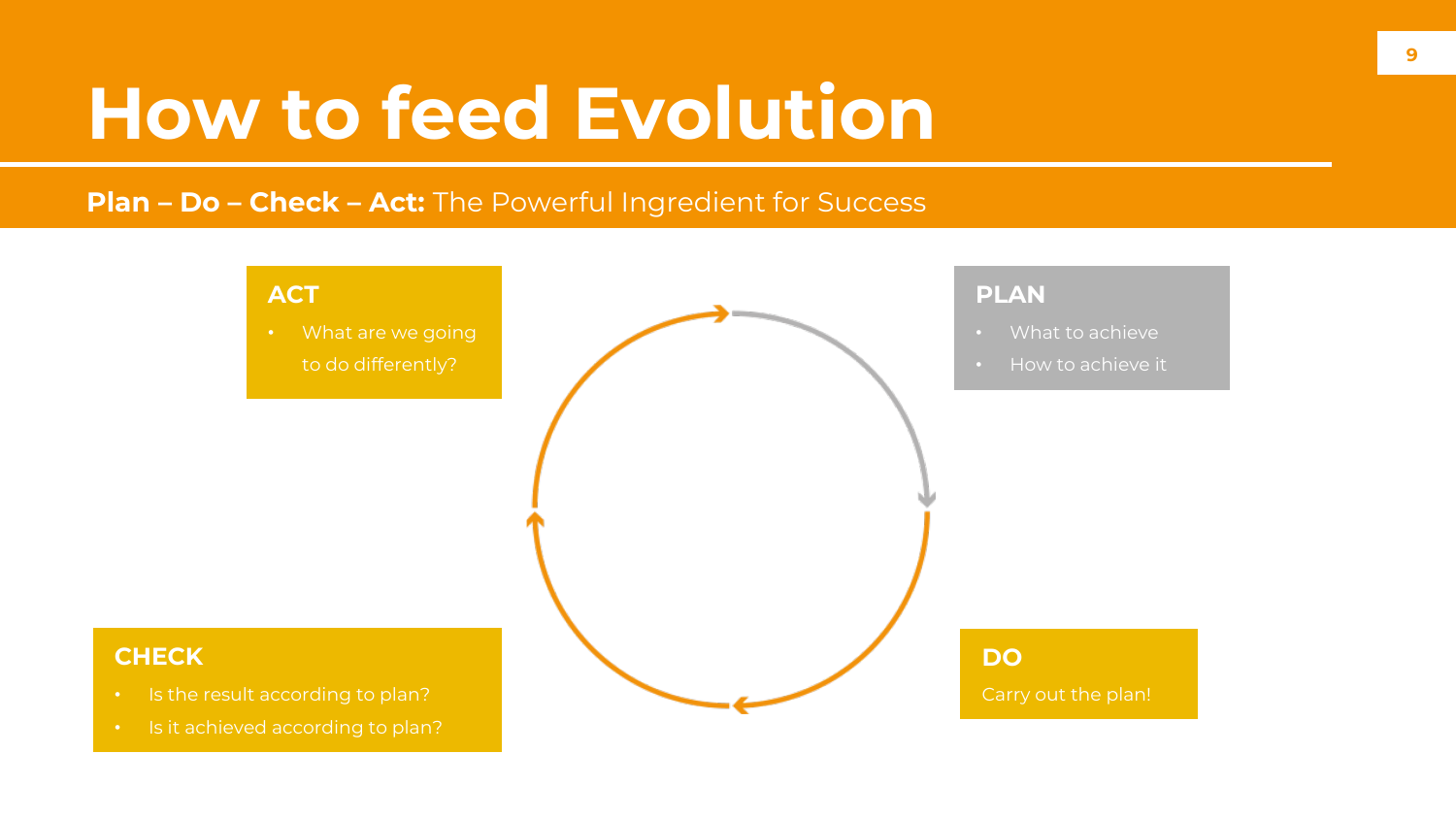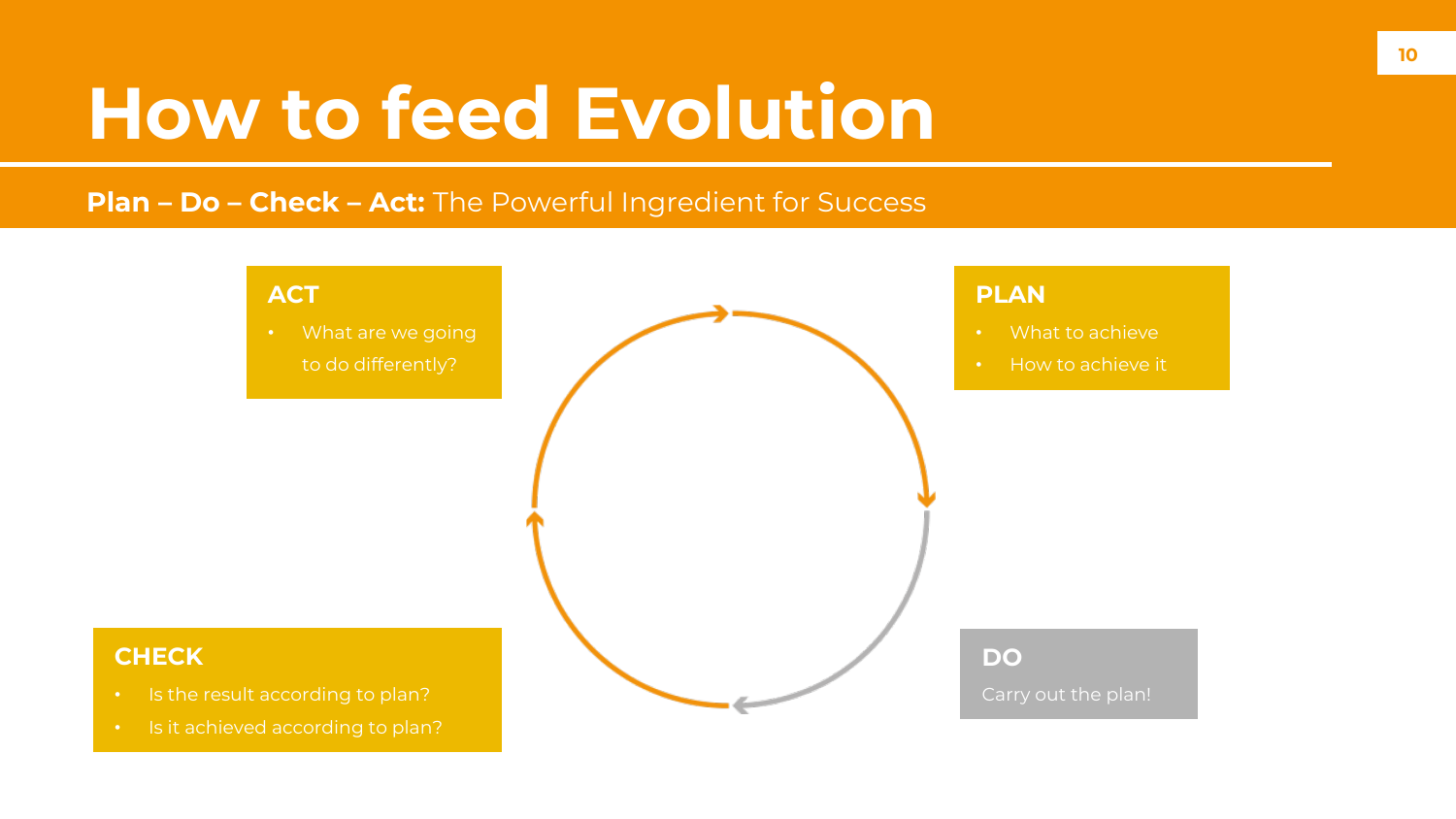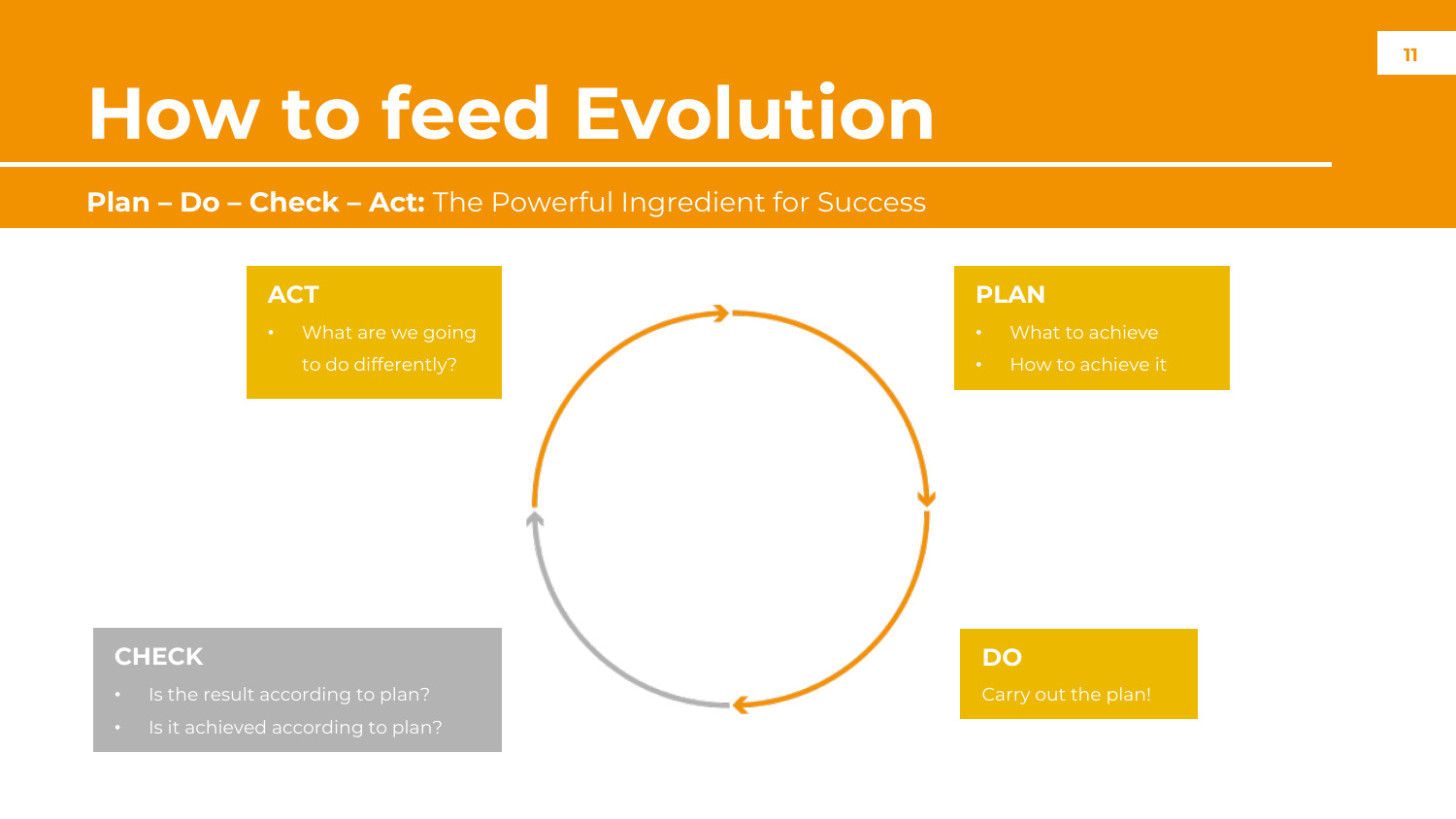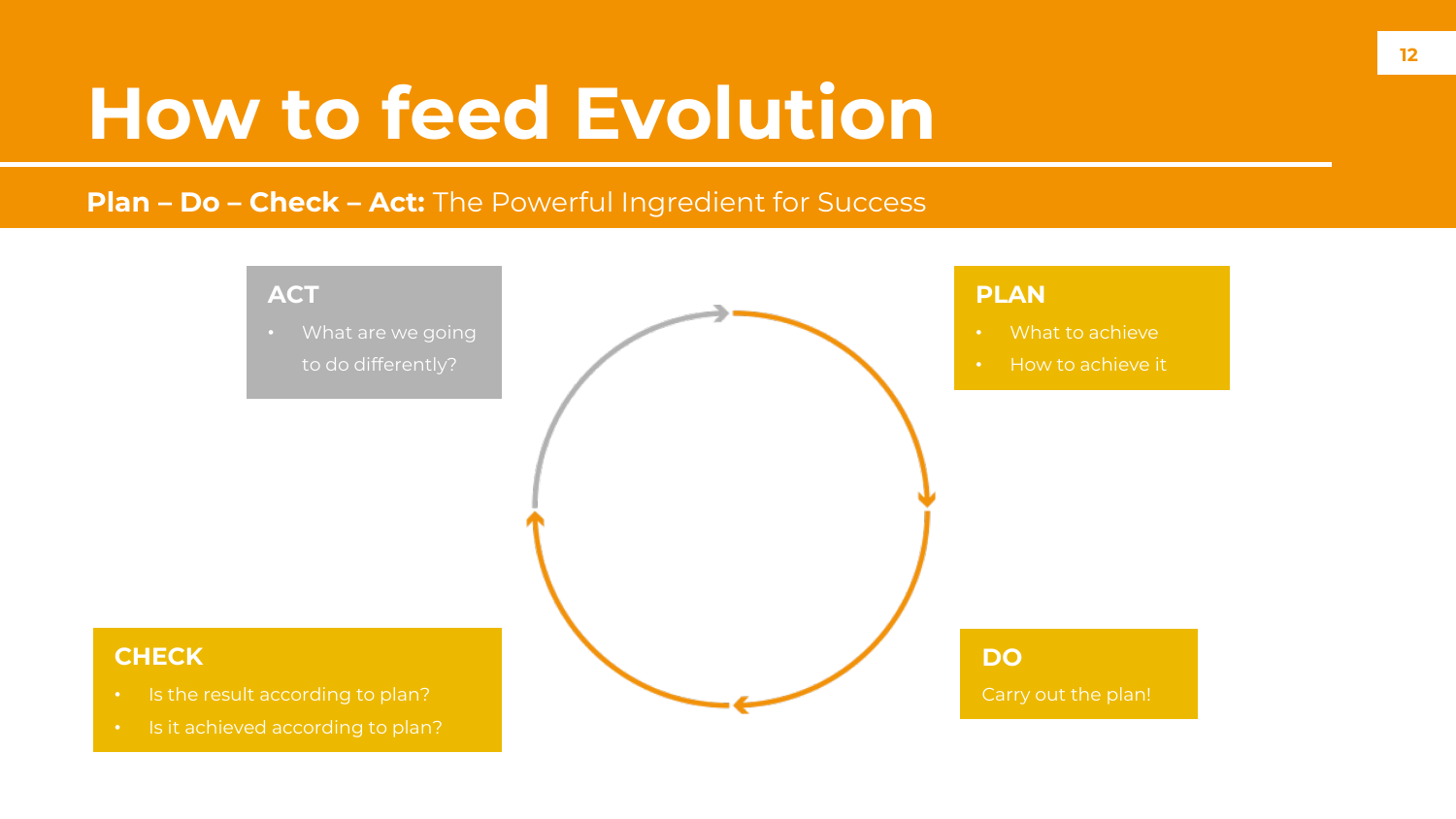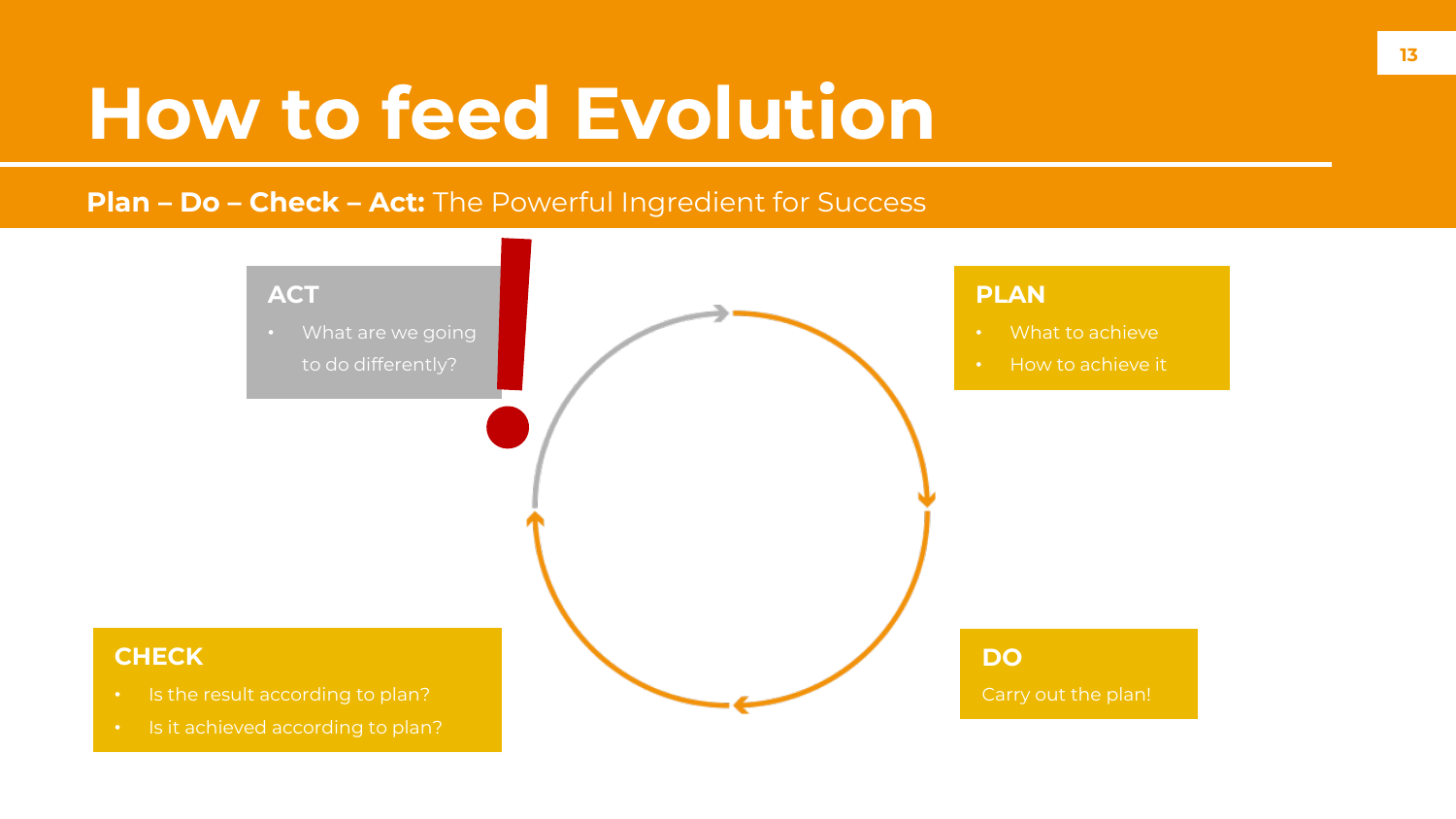### **Evolutionary Project Management (Evo)**

**Why?**

**How?**

**What?** 

**How much?** 



### **Plan-Do-Check-Act on every level**

- **Zero Defects**
	- Prevention costs less than repair
- **Business Case**
	- Why are we going to improve what?
- **Requirements Engineering**
	- What are we going to improve? What not? **Are we done?**
	- How much will we improve? Quantification
- **Architecture and Design**
	- Selecting the optimum compromise conflicting requirements
- **Early Review and Inspe** 
	- Measuring quality while doing, learning to **Check as early** prevent doing the wrong things. **as possible**

#### • **Weekly Task Cycle**  • Short-Term Planning • Optimising Estimation • Promising what we can achieve

**Living up to out promises** 

#### • **Bi-Weekly Delivery Cycle**

**Effectiveness of what we do**

**Efficiency of what we do**

- Optimising the requirements and checking assumptions
- Soliciting feedback by delivering real results to eagerly waiting stakeholders
- **What will happen and what will we do about it?** • **Timeline**
	- Getting and keeping control of time: predicting the future
	- Feeding program/portfolio/resource management

**Evolutionary Project Planning**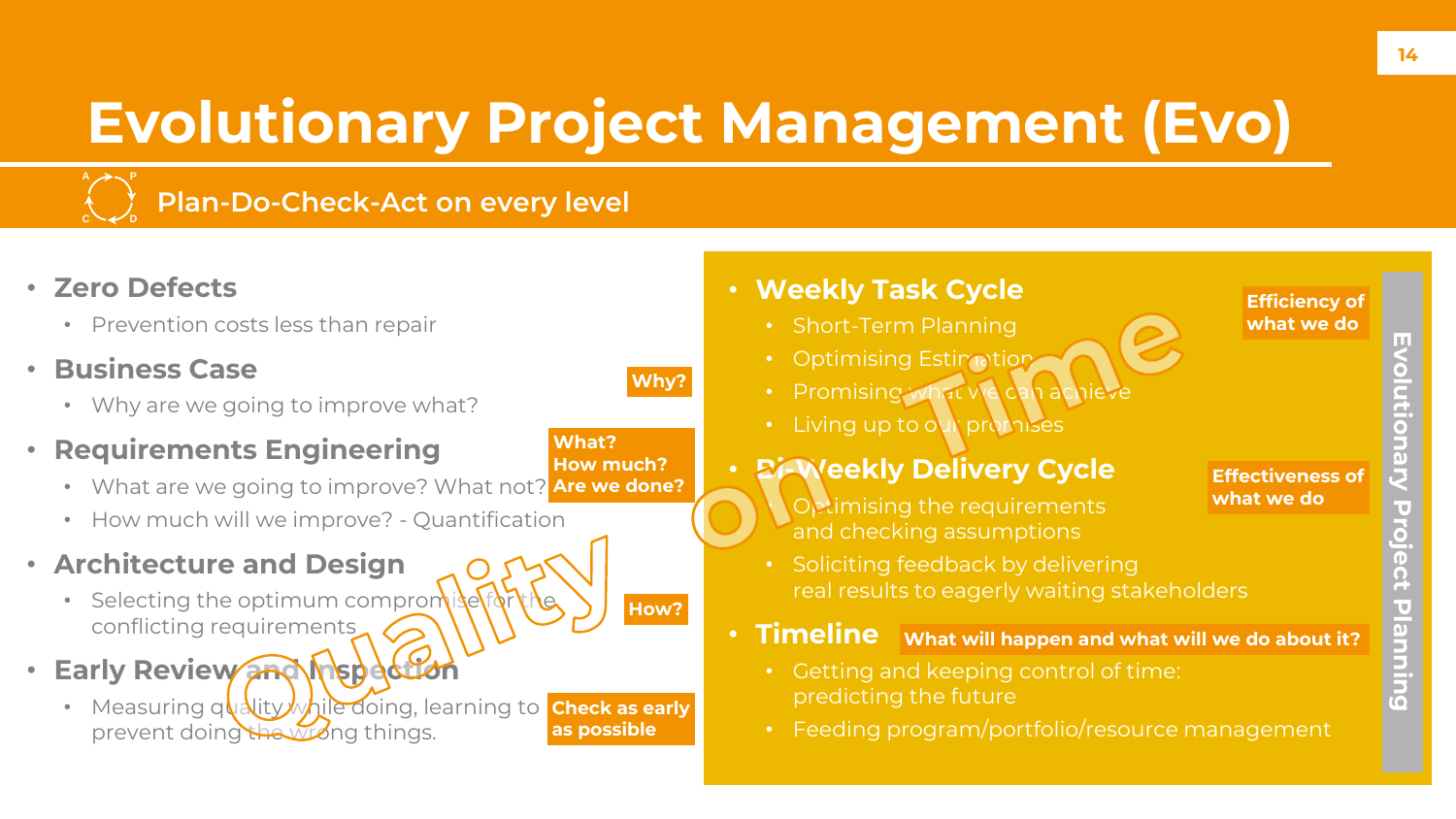## **Time Line**



### TimeLine

- How do we know that we get what is needed when it's needed?
- Better 80% 100% done, than 100% 80% done.
- Let it be

the most important 80%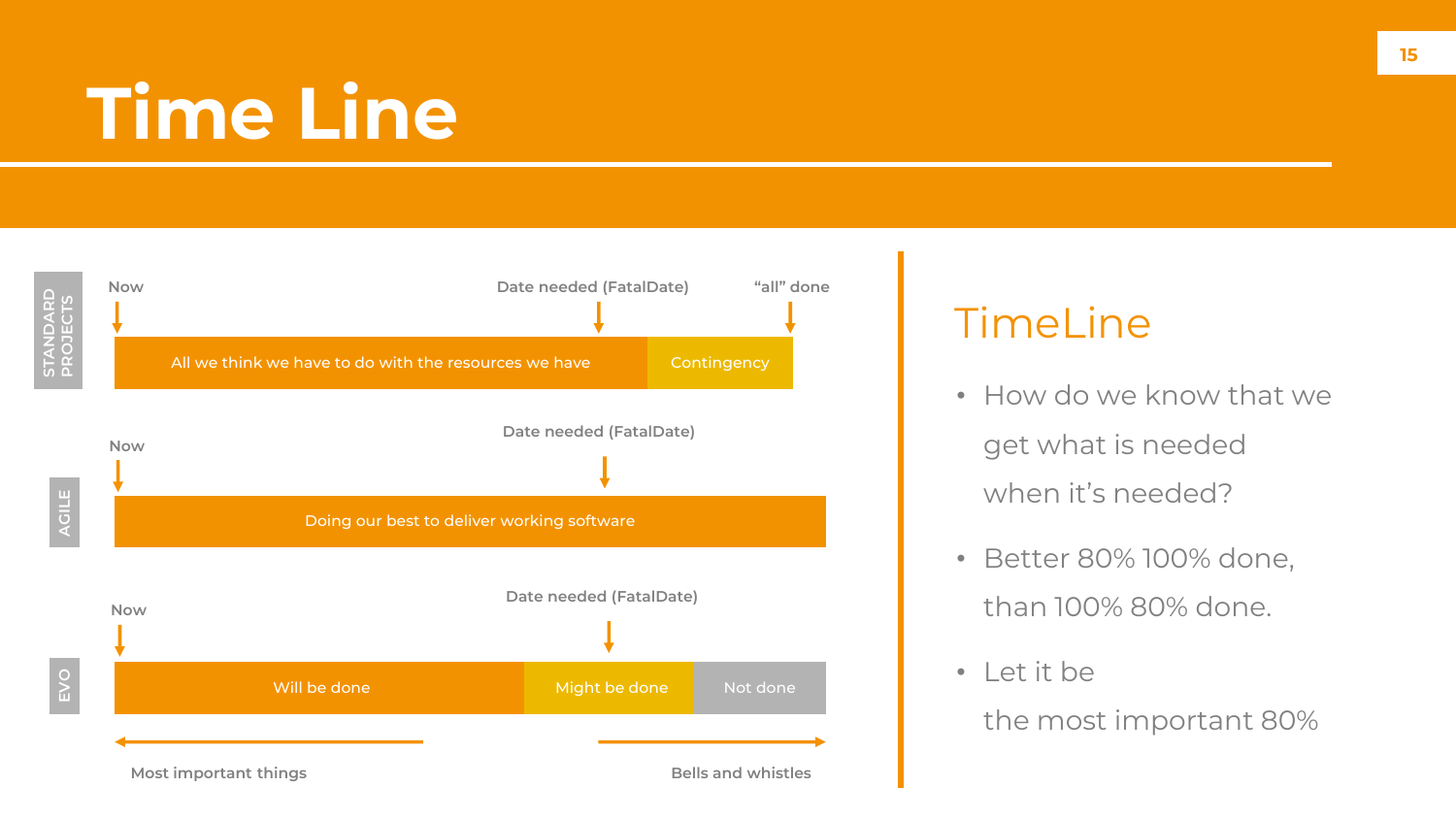## **Starting Deadlines**

#### **Even more important…**



### Starting Deadline

- Last day to start,
	- to make the finish deadline
- Everyday we start later,

#### we will end later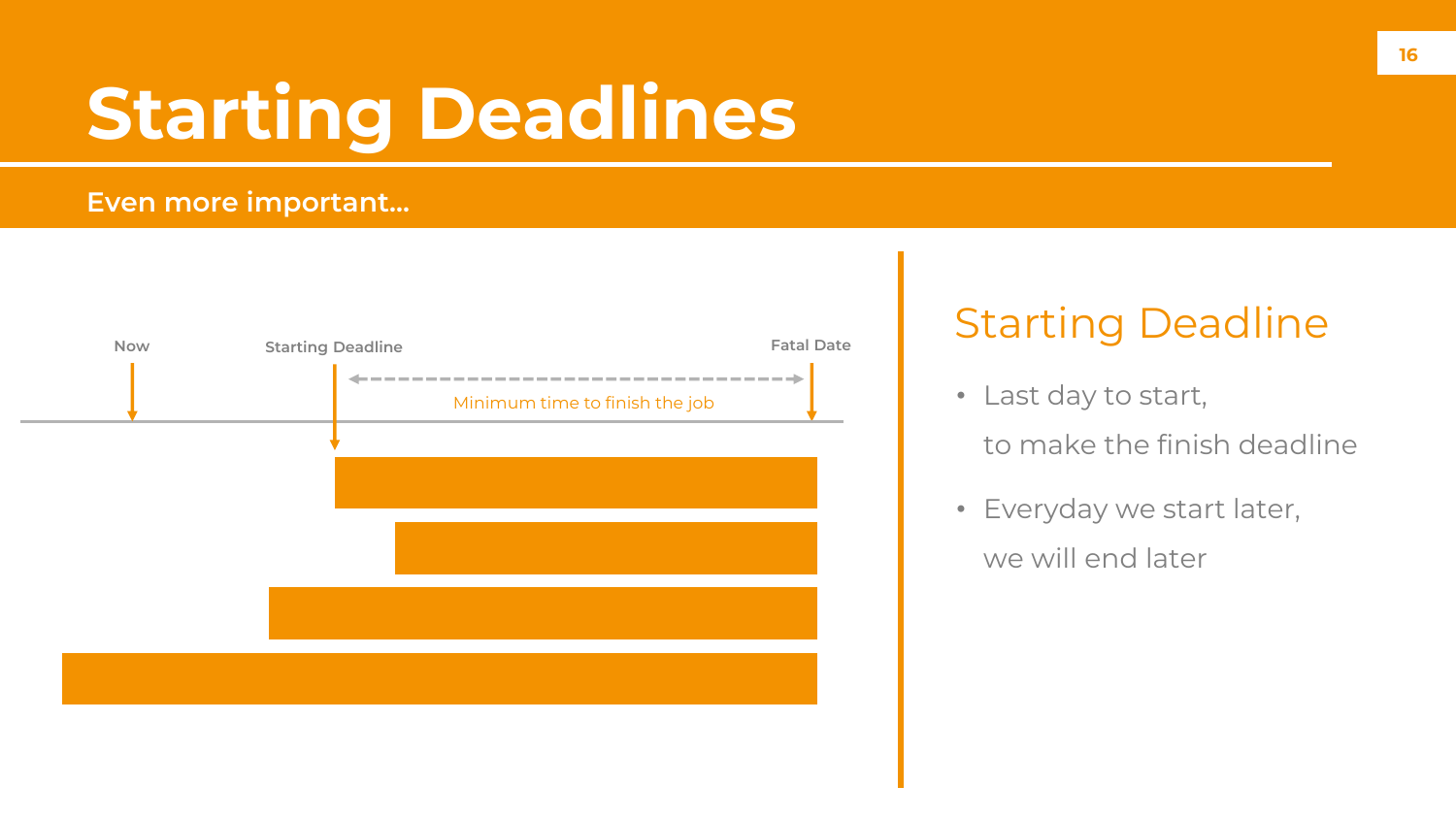

## **Starting Deadline**

- Buying trains from the catalogue, but some changes
- Cannot change everything: limited set of focus areas
- Example:
	- Lifting train for maintenance
		- Supplier lift



- Maintenance cable
- How much time left ?

Supplier people already working on the final design

- What still to do? Does that fit the available time ? Talk to our maintenance, talk to supplier, decision, agreement
- Why waste your time ?
- What is Plan B ?

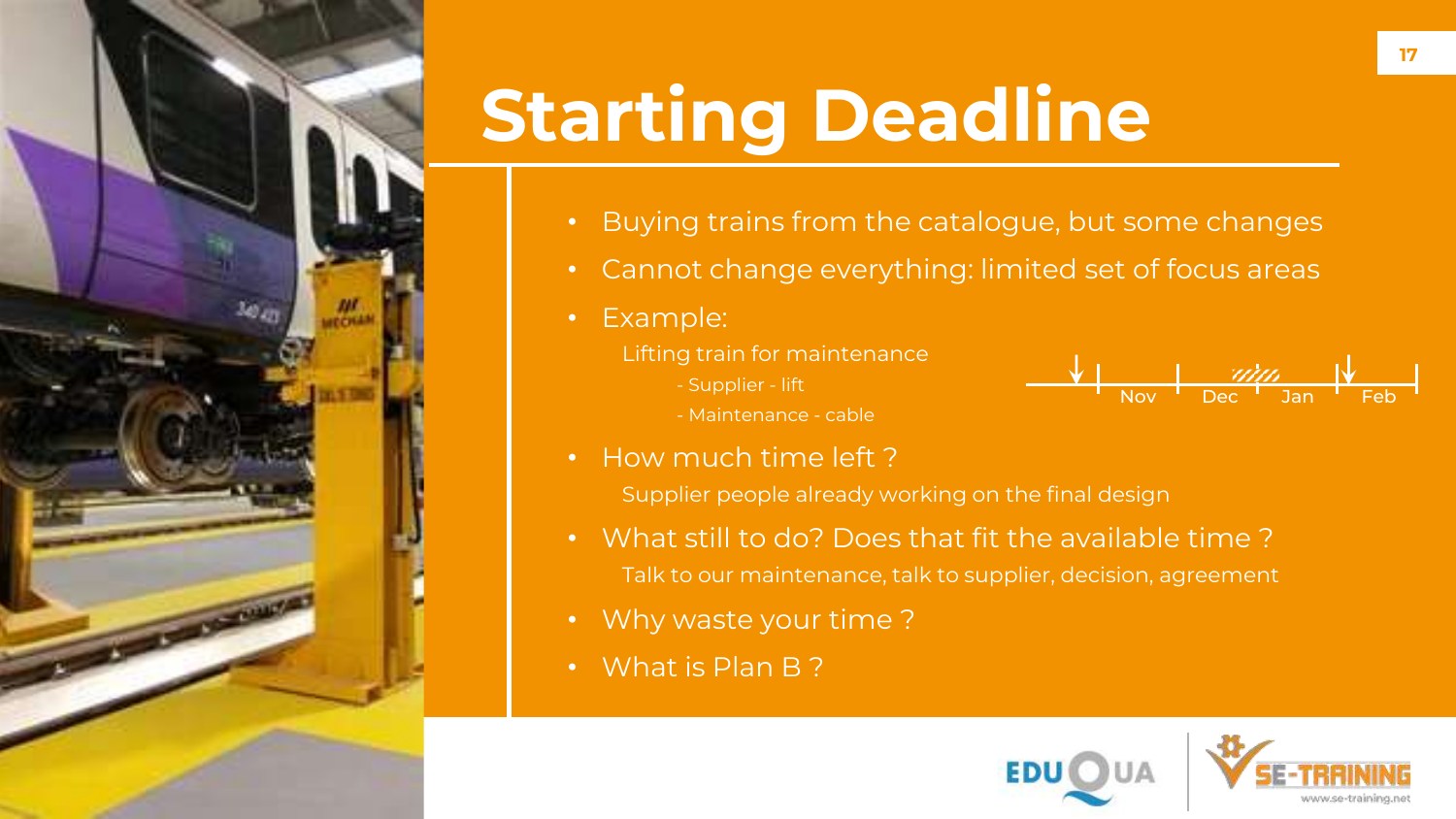### **Evolutionary Project Management (Evo)**

**Why?**

**How?**

**What?** 

**How much?** 



### **Plan-Do-Check-Act on every level**

- **Zero Defects**
	- Prevention costs less than repair
- **Business Case**
	- Why are we going to improve what?
- **Requirements Engineering**
	- What are we going to improve? What not? **Are we done?**
	- How much will we improve? Quantification
- **Architecture Design**
	- Selecting the optimum comprom conflicting requirements
- **Early Review and Inspect** 
	- Measuring quality while doing, learning to **Check as early** prevent doing the wrong things. **as possible**

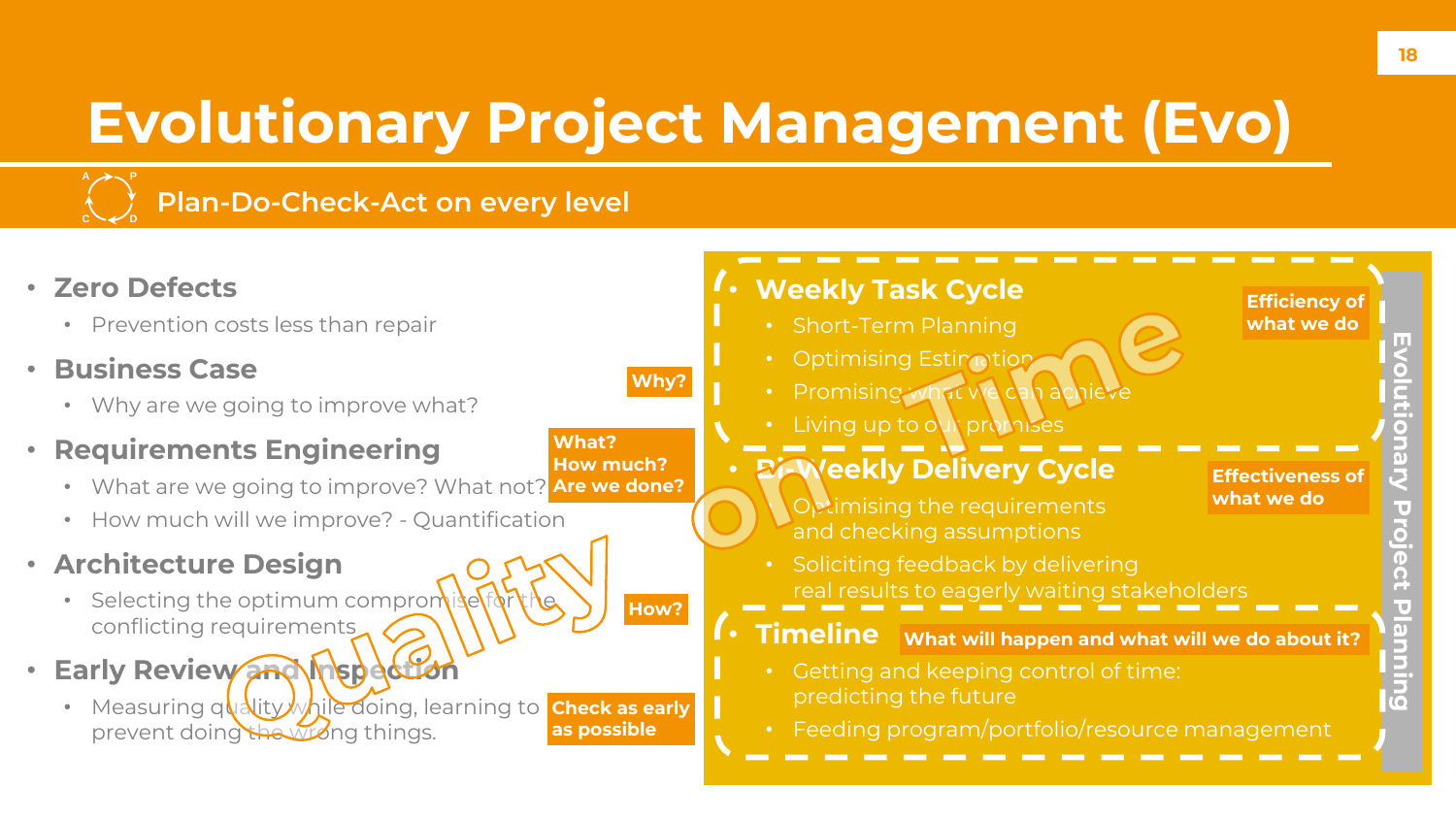## **Weekly TaskCycle**

#### **What are we going to do, what not, and why**



### Removing Waste Before Time Spent

- Are we doing the right things?
	- In the right order
	- To the right level of detail for now
- Optimising estimation, planning, and tracking abilities
	- To better predict the future
- Select highest priority tasks
	- Never do any lower priority tasks
	- Never do undefined tasks
- There are only about 26 plannable hours in a week (default 2/3)
	- In the remaining time, do whatever else you have to do
- Tasks are always done, 100% done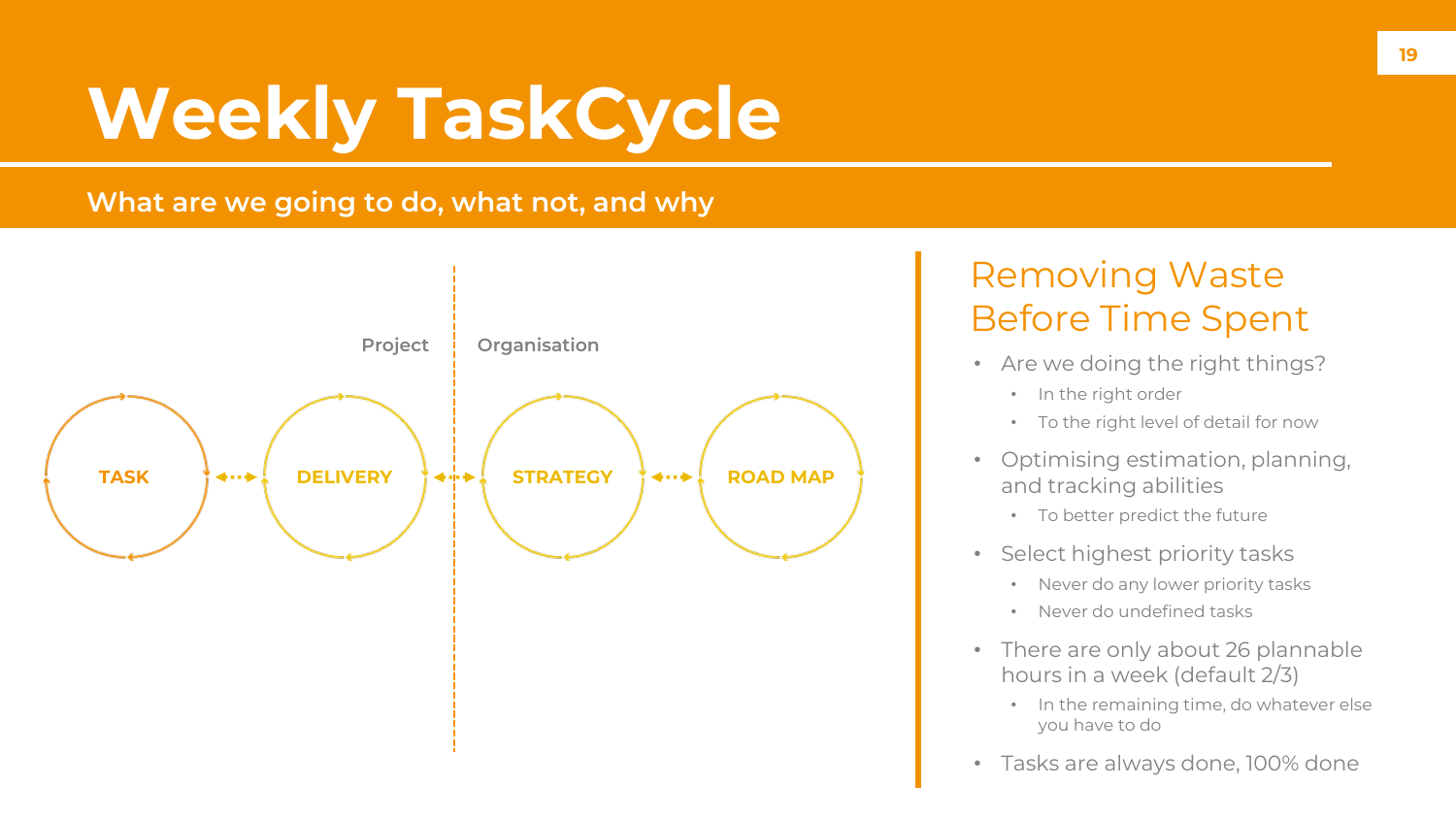## **Weekly TaskCycle**

#### **What are we going to do, what not, and why**



### Weekly Plan

- How much time do we have available
- 2/3 of available time is net plannable time
	- 2/3 is default start value. This value works well in development projects
- What is most important to do
- Estimate effort needed to do these things
- Which most important things fit the available time
	- Default 26 hours per week
- What can, and are we going to do
- What are we **not** going to do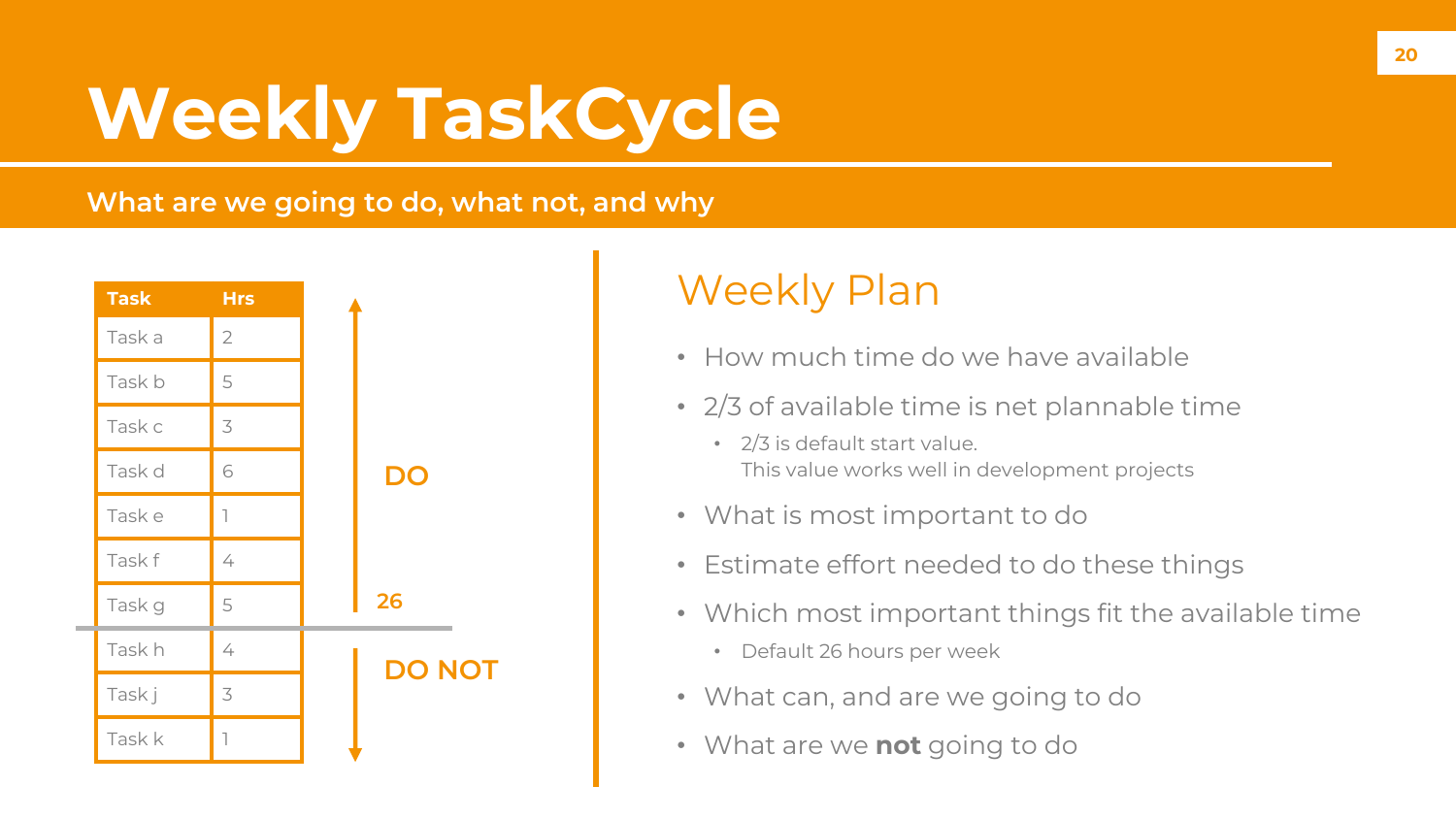## **Weekly Planning**

#### **Minimising Time Spent on Planning**

#### **Individual Preparation**

- Conclude current tasks
- What to do next
- Estimates
- How much time is available

#### **Modulation / coaching 1-on-1**

- Status
	- Previous tasks done, completely done, no need to think about it anymore?
- Priority Check
	- Are the new tasks really the most important things?
- Feasibility
	- Will it be done by the end of the week?
- Commitment and Decision

#### **Synchronisation with group (team meeting)**

- Synchronisation
- Formal Confirmation
	- This is what we plan to do
- Concurrency
	- Do we have to synchronize?
- Learning
- Helping
- Socialising

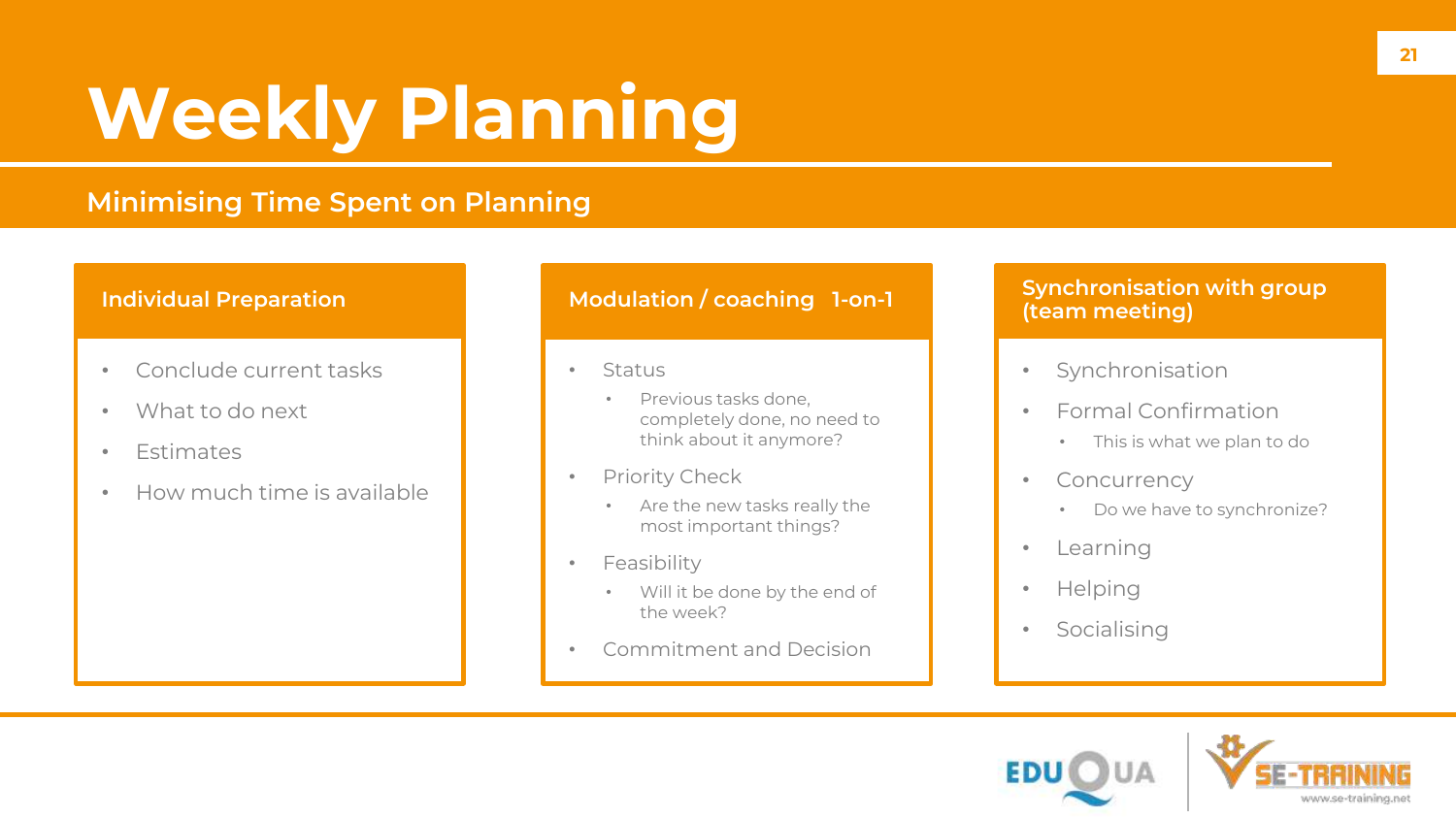## **New Oscilloscope Platform**



- 4 teams of 10 people, 8 more people in Bangalore
- Introduced first in one team
- Other teams followed once convinced
- One team lagged because fear of 'micro-management'

Heard at 1-on-1:

- Wow! Even if we would drop all you suggested, the 1-on-1's will be kept, because so powerful:
	- We used to do something, and afterwards found out it wasn't what it should be
	- Now we find out before, allowing us to do it more right-the-first-time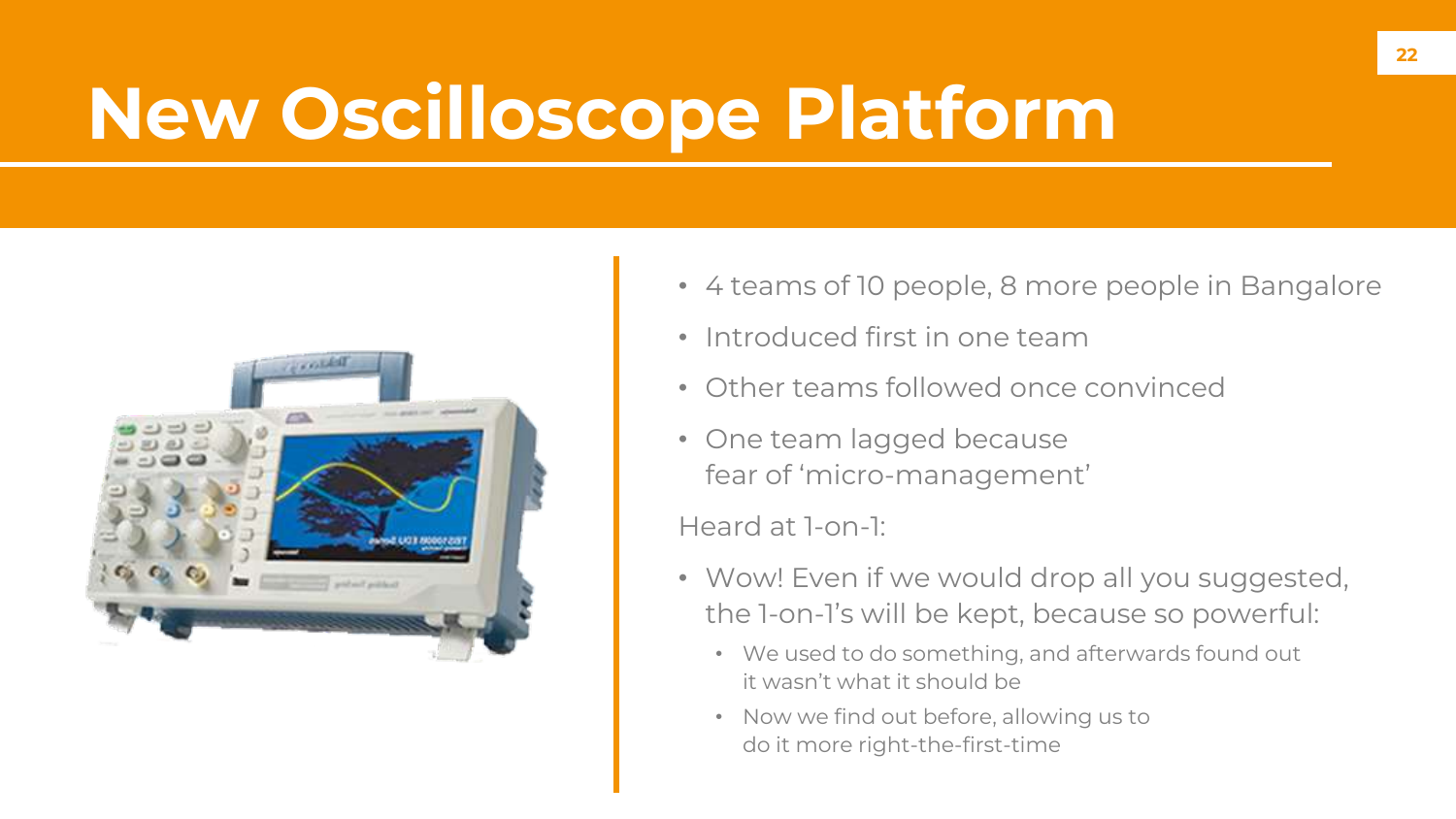### **Results**



#### **Product manager:**

- Schedule accuracy for this platform development was **50% better than the program average** over the last 5 years (as measured by program schedule overrun)
- This product was the **fastest time-to-market** with the **highest quality** at introduction of any platform in our group in more than 10 years
- The team also won a prestigious **Team Award** as part of the company's Technical Excellence recognition program

www.malotaux.eu/doc.php?id=19 chapter 4.7.1, page 70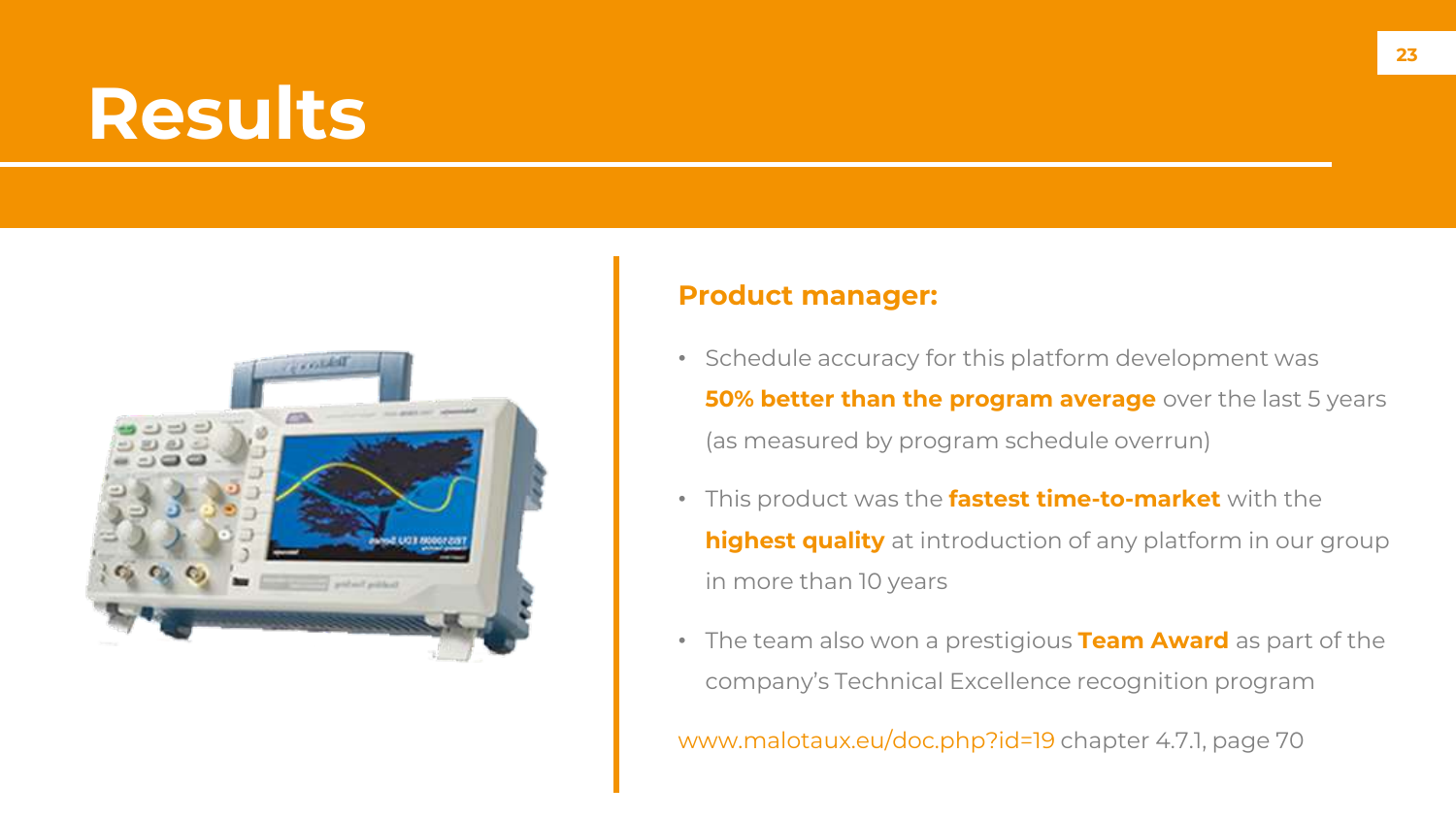

E I

 $\rightarrow$ 

 $-42$ 

## **Quantified Requirements**

- **Scale:** Time in minutes to do a <specific task>
- **Meter:** Measure <defined users> doing these tasks
- **Past:** 65 minutes [<specific user>]
- **Tolerable:** 35 minutes
- **Goal:** 25 minutes

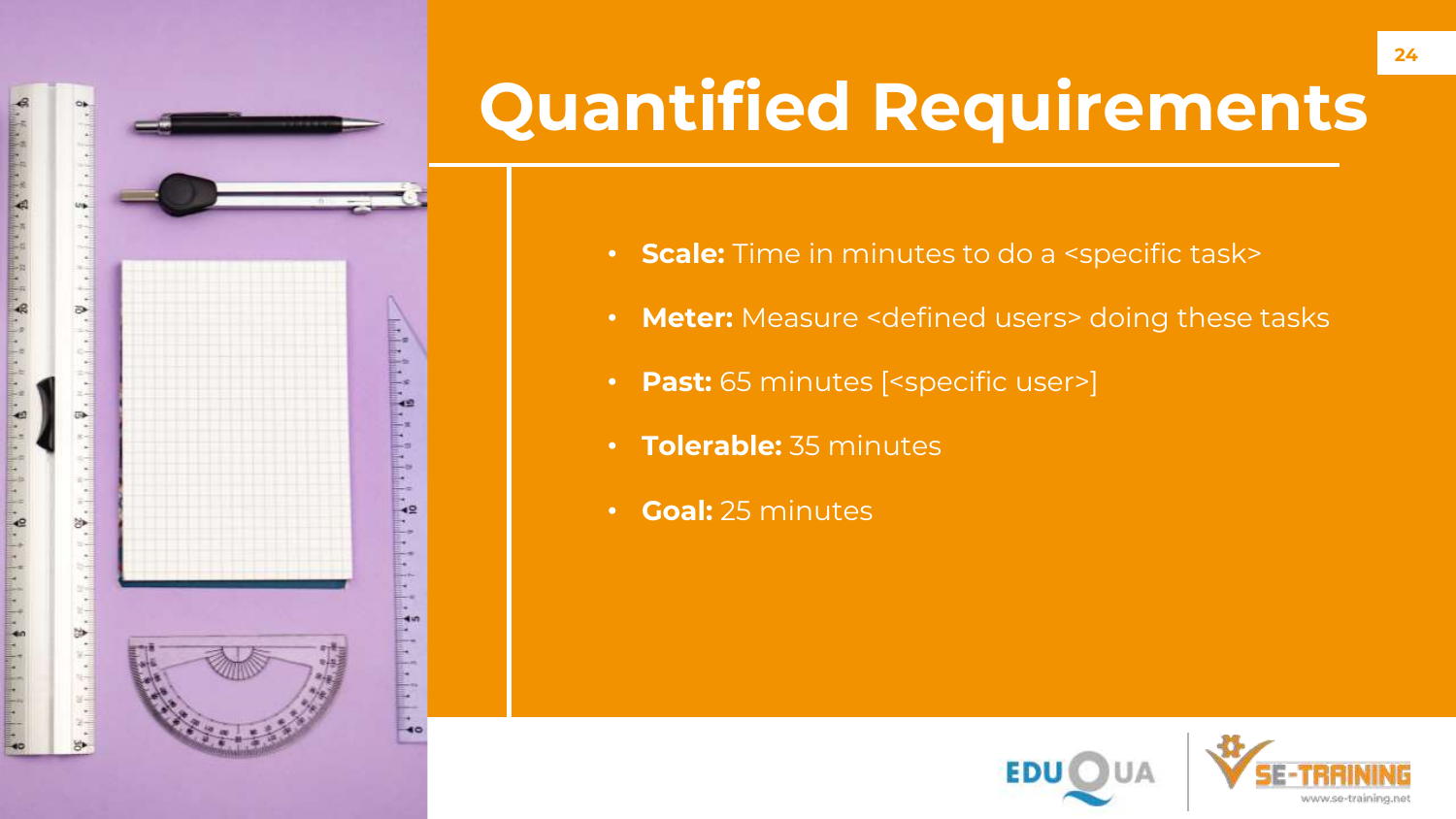## **Nice Requirements**



- Handle up to 400 cars per hour 9 sec per car
- Approval to enter: < 3 sec
- Uptime 99,95% downtime: 4.4 hr / yr @400 cars per hour → 1750 missed per year → deemed acceptable
- Response time < 150msec
- Max screen build up time < 500ms
- Life span 15 years
- Can you put a system at our office entrance ?
	- Took several months
	- Approval to enter: 7 sec
	- Can the architecture handle improving from 7 to <3 sec?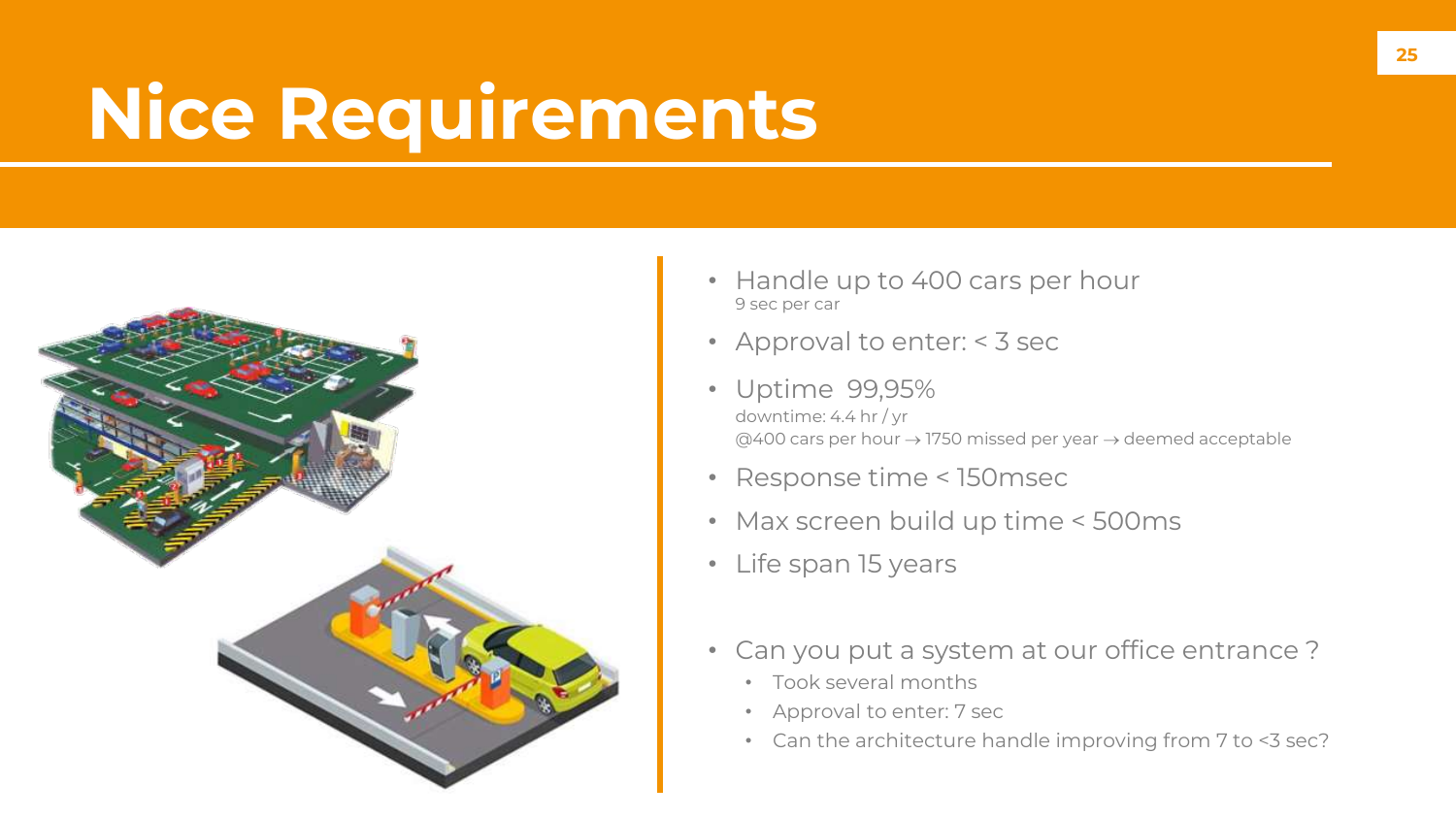# **Earth Observation Satellite**

**26**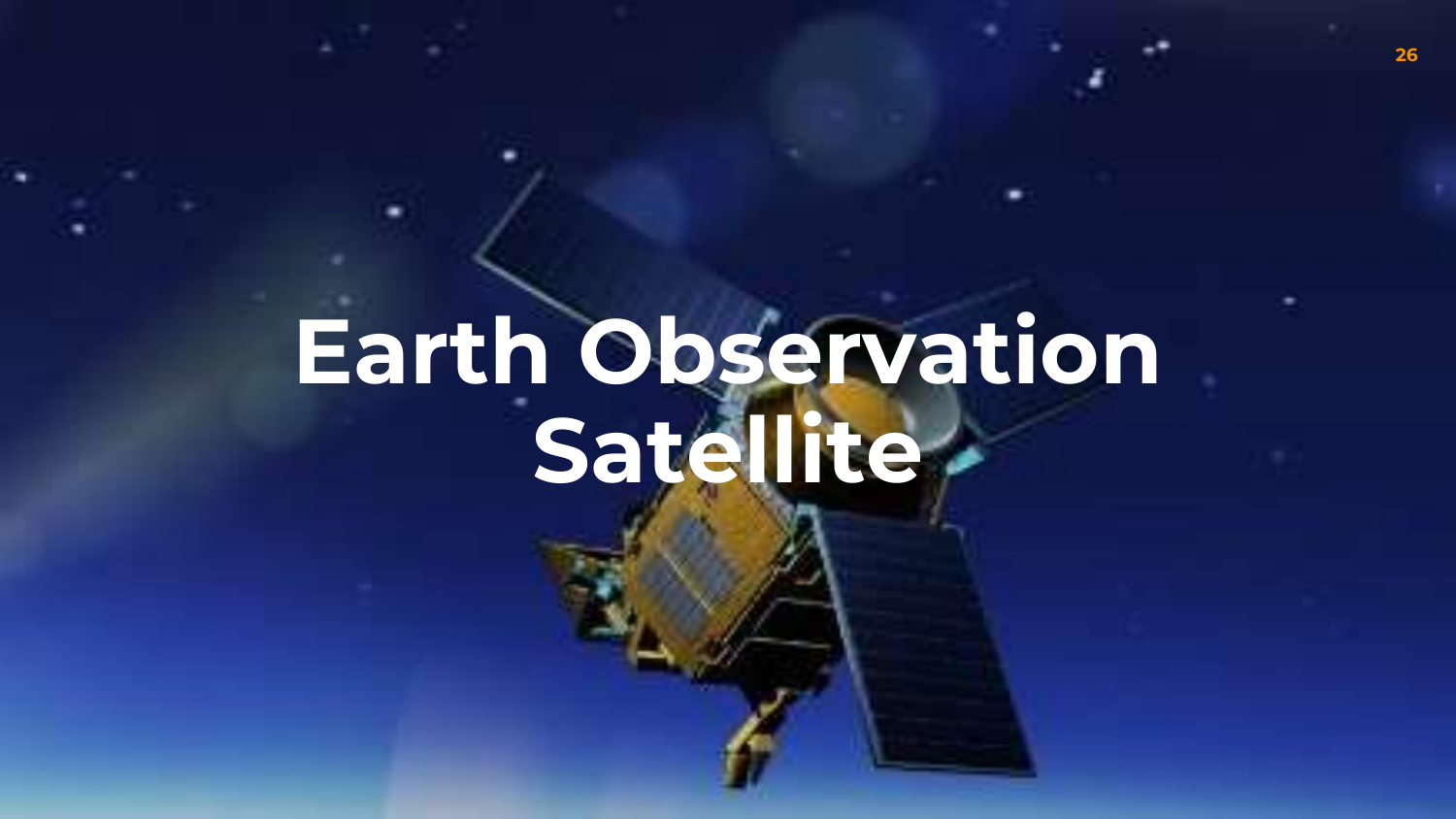

## **On Time**

### Earth Observation Satellite

- Very experienced Systems Engineers
- One problem: They missed all deadlines
- Can you help us?
- **Taught them 'Quality on Time' Evo Planning**
- 9 weeks later: haven't missed a deadline since
- 2.5 years later: delivered 1 day early (instead of expected 1 year late)
- Savings: at least 40 man-years (about €6million?)

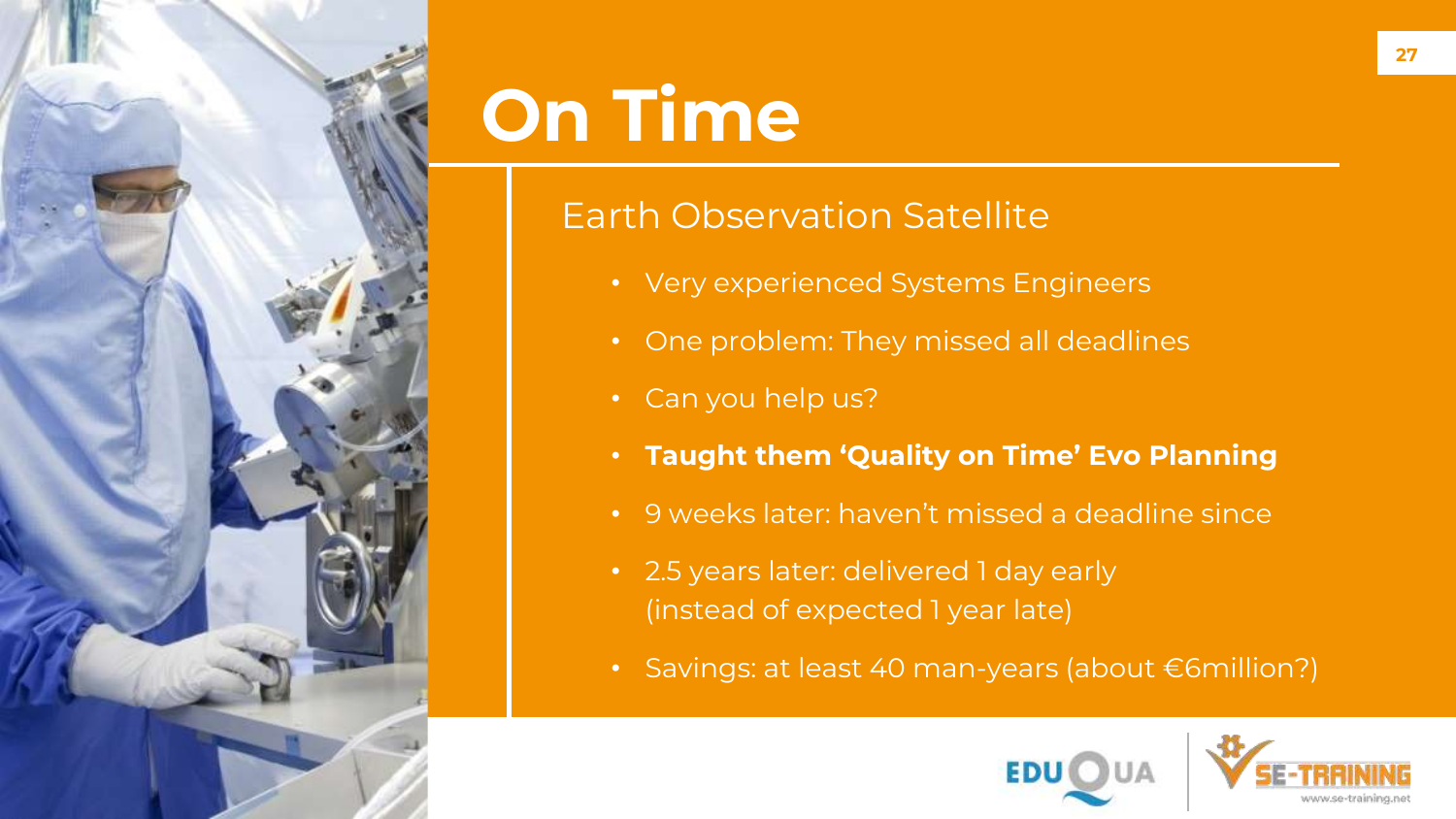## **Awful Schedule Pressure !**

|             | Doc 1        | Doc 2        | Doc 3 | Doc <sub>4</sub> | Doc <sub>5</sub> | Doc <sub>6</sub> | Doc 7        |
|-------------|--------------|--------------|-------|------------------|------------------|------------------|--------------|
| <b>John</b> | $\mathsf{X}$ |              | X     | X                | $\times$         | X                |              |
| Samuel      | $\chi$       | $\mathsf{X}$ |       | $\times$         |                  | $\times$         | $\mathsf{X}$ |
| Paul        | $\times$     | $\times$     | X     | $\times$         | $\times$         | $\times$         | $\mathsf{X}$ |
| Michael     | X            |              |       | X                | $\times$         |                  |              |
| Marc        |              |              | X     | X                |                  | $\times$         | $\times$     |

| Per Doc    |                | Hour     |
|------------|----------------|----------|
| 4 Heavy    | 15             | 60       |
| 3 Easy     | $\overline{2}$ | 6        |
| Other Work | Total          | 66<br>33 |
|            | Total          | 99       |
|            |                |          |
| Available  | 2x26           | 52       |

### Problem - Solution

- Meeting with sub-contractors in three weeks
- 2 weeks to review documents
- "Impossible deadline"
- How many documents to review?
- How much time per document ?
- How much time available ?
- Some suggestions…
- Result: well reviewed, great meeting, everyone satisfied